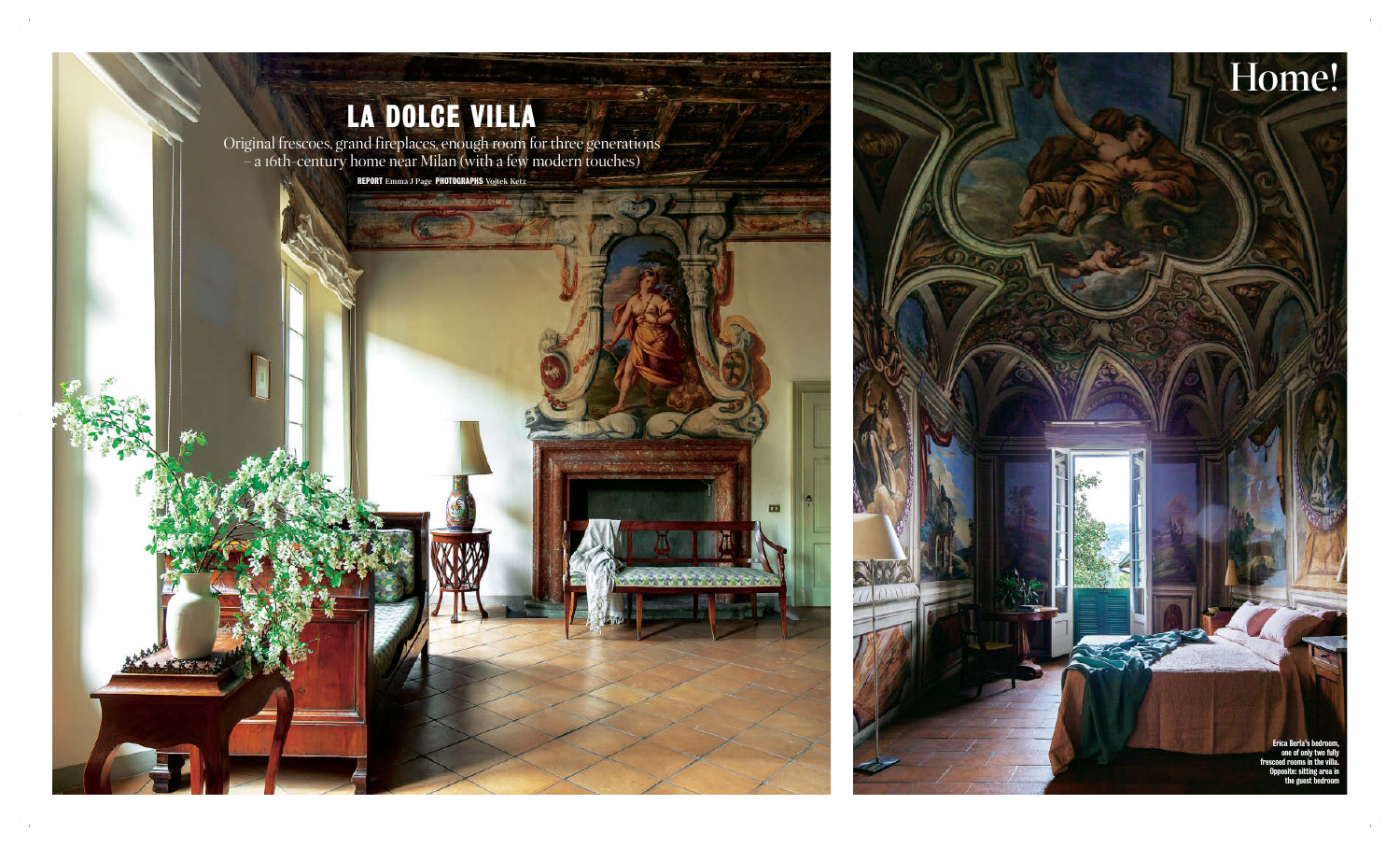## Home!







hen literary agent Erica Berla first set eyes on a faded but historic villa an hour's drive from Milan, she had no idea that it would become the backdrop to every event in her family's life, from Christmases to weddings and graduations. Her late father, Riccardo Berla, had been looking for a home where he and his wife could retire after a career spent in London, Barcelona, New York and his native Italy. It had to be large enough to accommodate his grown-up daughters, Elisabetta, Eleonora and Erica, as well as his passion: he wanted to create an English country garden. When he unearthed the 16th-century villa, with its grand rear portico and expansive gardens, he knew he had struck gold. But he had his work cut out securing it. "An elderly lady owned it, and she was very fussy about who she would sell to," recalls Erica. "My father visited her several times to persuade her that he was the man to undertake its restoration." W



Erica and her siblings had mixed feelings about the property. "At first, we teased my father for being a bit of a megalomaniac, since the house seemed so grand with its frescoed ceilings," says Erica. "We also knew that he was buying it to pass on to future generations, so there was a great sense of responsibility attached to this new chapter."

But Riccardo, a director at Olivetti, known for its iconic typewriter designs, had a vision. He and his wife, Emilia, hired architect Enrico Caminoli to restore its intricate features, including grand fireplaces, original beams and wooden doorways, alongside frescoes believed to be painted by the artist Giovanni Battista del Sole, whose work can be seen in Saint Marta Chapel in nearby Varese. The villa's layout was simplified by knocking a warren of small rooms into fewer, larger spaces. Riccardo chose to rework the house into four interconnected living quarters, providing privacy for himself and each of his daughters. "And it has stayed like that for the past